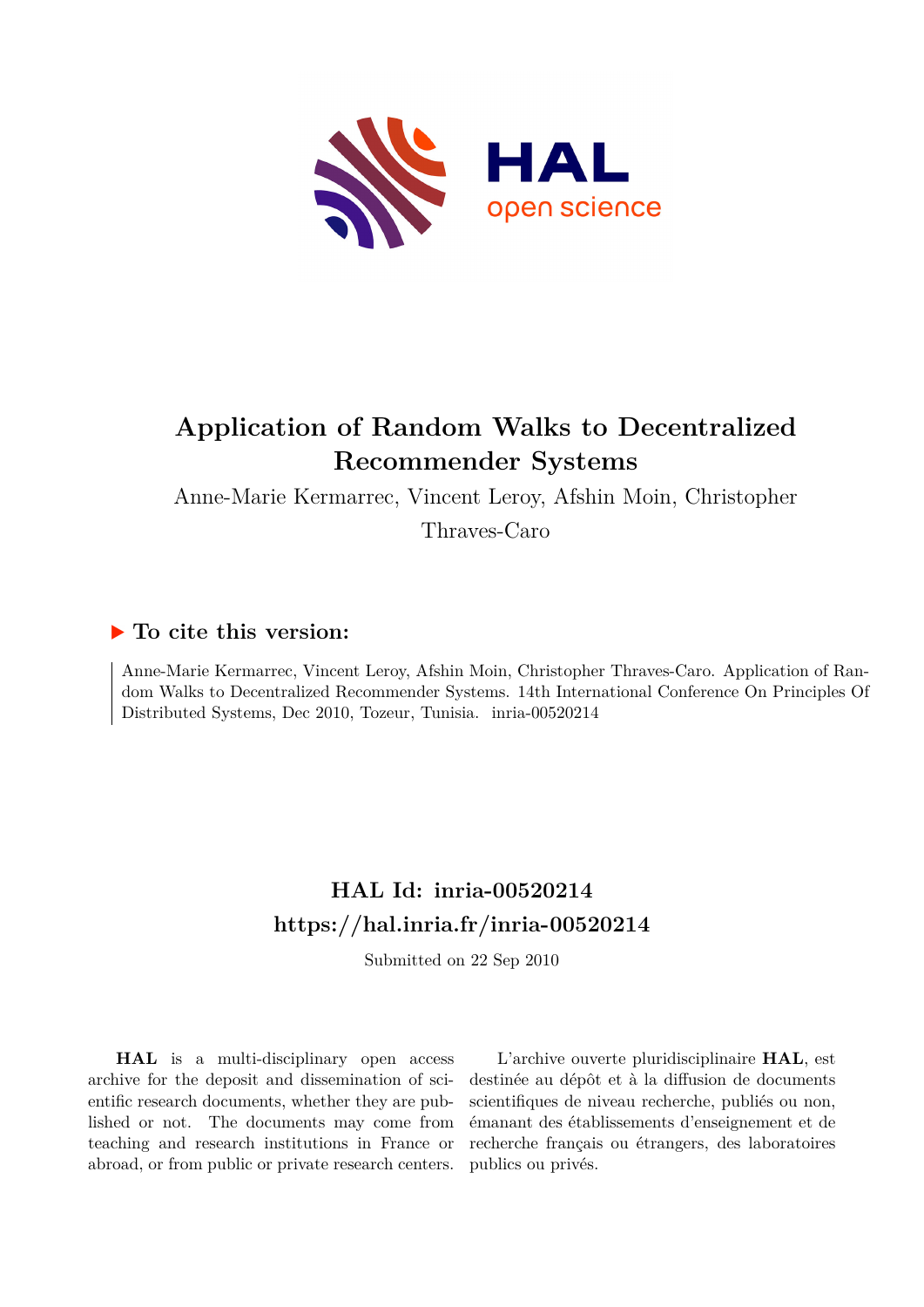## Application of Random Walks to Decentralized Recommender Systems<sup>∗</sup>

Anne-Marie Kermarrec INRIA Rennes - Bretagne Atlantique, Rennes, France

> Vincent Leroy INSA de Rennes, UEB, Rennes, France

Afshin Moin INRIA Rennes - Bretagne Atlantique, Rennes, France

Christopher Thraves INRIA Rennes - Bretagne Atlantique, Rennes, France

September 22, 2010

#### Abstract

The need for efficient decentralized recommender systems has been appreciated for some time, both for the intrinsic advantages of decentralization and the necessity of integrating recommender systems into P2P applications. On the other hand, the accuracy of recommender systems is often hurt by data sparsity. In this paper, we compare different decentralized user-based and item-based Collaborative Filtering (CF) algorithms with each other, and propose a new user-based random walk approach customized for decentralized systems, specifically designed to handle sparse data. We show how the application of random walks to decentralized environments is different from the centralized version. We examine the performance of our random walk approach in different settings by varying the sparsity, the similarity measure and the neighborhood size. In addition, we introduce the popularizing disadvantage of the significance weighting term traditionally used to increase the precision of similarity measures, and elaborate how it can affect the performance of the random walk algorithm. The simulations on MovieLens 10,000,000 ratings dataset demonstrate that over a wide range of sparsity, our algorithm outperforms other decentralized CF schemes. Moreover, our results show decentralized user-based approaches perform better than their item-based counterparts in P2P recommender applications.

<sup>∗</sup>This work is supported by the ERC Starting Grant GOSSPLE number 204742.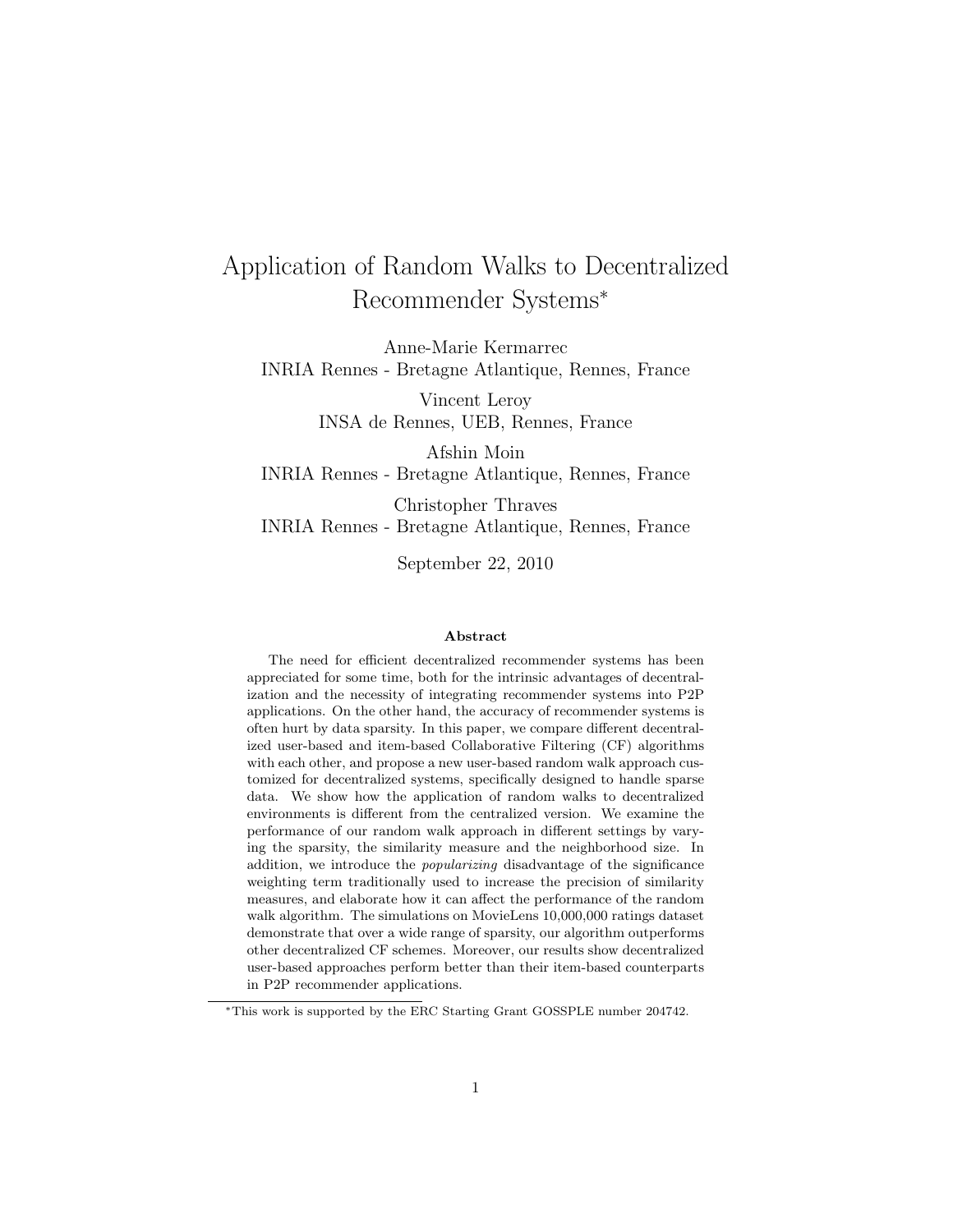### 1 Introduction

Recommender systems are crucial to the success of e-commerce websites like Amazon, eBay or Netflix. Different theoretical [4, 14, 3] or empirical [15, 6, 7, 13] approaches have addressed recommender systems. Collaborative Filtering (CF) is the most popular strategy in recommender systems. The reason behind this popularity is that CF requires no information about the content of the items. Neighborhood Model [7, 18] is the most widly used model of CF due to some of its advantages like better explainability. It is important for a recommender system to be capable of explaining the reason behind a given recommendation. Consequently, the users may increase the quality of future predictions by giving feedback about received recommendations.

A neighborhood model consists of two phases: neighborhood formation and rating estimation. In the neighborhood formation phase a set of similar items (item-based approach) is formed for each item or alternatively a set of similar users (user-based approach) is formed for each user based on some similarity measure like Cosine similarity or Pearson correlation. Then, the neighborhood is input to a prediction function in the rating estimation phase to predict scores for items unseen by the client. Item-based approach has recently received more attention in the domain of centralized recommenders for its better scalability. More specifically, the number of users is usually larger and grows faster than the number of items. These schemes also benefit from better explainability because users have a better knowledge of items than of users.

Yet, recommender systems are confronted to a growing amount of data to process as the number of online users increases, and typically require expensive computational operations and significant storage to provide accurate results. While this combination of factors may saturate centralized systems, fully decentralized approaches provide an attractive alternative with multiple advantages. Firstly, the computation of the predictions can be distributed among all users, removing the need for a costly central server and enhancing scalability. Secondly, a decentralized recommender improves the privacy of the users for there is no central entity storing and owning the private information of the users. Several existing algorithms [5], which are out of the scope of this paper, can eventually be deployed in decentralized environments to communicate users' opinions in encrypted form without disclosing their identity. Finally, a distributed recommender service is a valuable feature for peer-to-peer (P2P) applications like BitTorrent and Gnutella as very popular media for users to share their content.

Beside scalability, sparsity is another well-known issue of recommender systems. Typically, each user only rates a small amount of items. Consequently, the number of ratings given by the users is very small in comparison with the total number of (user, item) pairs in the system. For example, the MovieLens 10,000,000 ratings dataset has a density of 1.31%. Therefore, the efficient use of the data at hand is an essential matter to recommender systems.

Despite the numerous advantages that decentralized recommenders offer, the majority of work on recommendation algorithms has been focused on central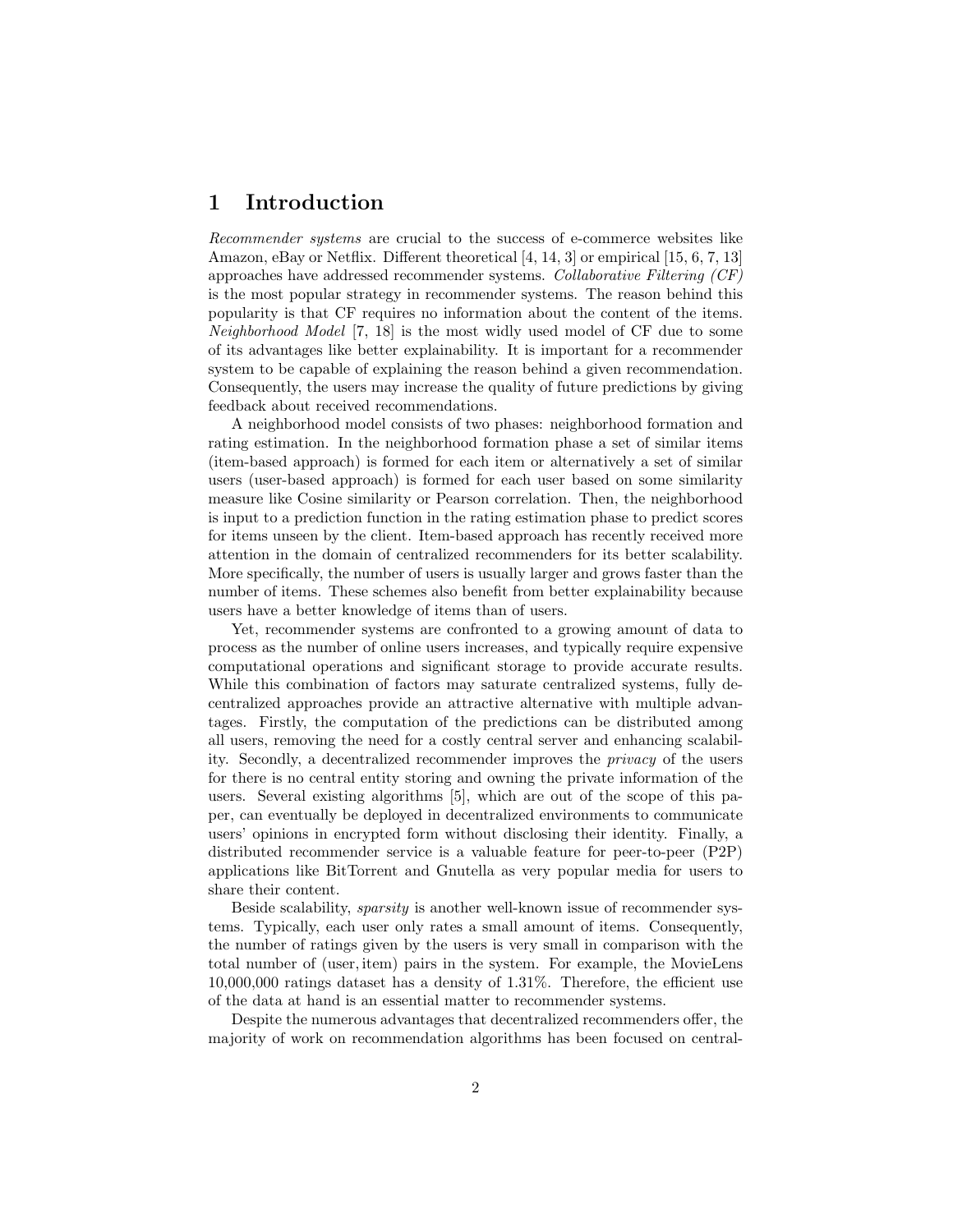ized systems so far. These algorithms are then not directly applicable to distributed settings. In this paper, we investigate decentralized neighborhood-based CF recommenders for P2P applications. Each user can only leverage her own information and data provided by a small (wrt the size of the system) number of other peers<sup>1</sup>. We rely on epidemic algorithms as a decentralized method to form the neighborhood. CF is particularly suitable for the P2P context where no assumption can be made on the content of the items because of the incoherence of meta-data. The contributions of this paper are as follows:

First, decentralized user-based and item-based CF algorithms are implemented and compared in a P2P context using different similarity measures. We show that decentralized user-based approaches deliver better precision and less complexity than decentralized item-based approaches. In fact, decentralized user-based approach does not suffer from drawbacks usually attributed to their centralized counterpart.

Second, we propose a new decentralized recommender system based on random walks. We explain how the decentralized nature of P2P complicates the application of random walks compared to centralized settings. In our algorithm, each peer is provided with a neighborhood composed of a small (wrt the size of the system) set of similar peers by means of an epidemic protocol. Then, the ratings for unknown items of the neighborhood is estimated by running a random walk on this neighborhood. Once the peers have formed their neighborhood, i.e. the epidemic protocol has converged, each peer is thoroughly independent from other peers in generating her recommendations. This algorithm has the best performance over previous decentralized CF algorithms when the data is sparse.

Third, the behavior of the random walk algorithm is discussed in detail in function of three parameters: sparsity, similarity measure, and neighborhood size. This latter strongly affects the precision and complexity of the algorithm in a P2P context. The optimal parameter values of the algorithm is empirically found for MovieLens 10,000,000 ratings dataset. Fortunately, our algorithm significantly improves the precision over a wide range of sparsity while keeping the execution time affordable for peers. At the end of the paper, we show how significance weighting can be a barrier against the success of random walk algorithms.

The rest of this paper is organized as follows. In Section 2 we provide the preliminaries necessary for understanding our approach. Related work is summarized in Section 3. Decentralization of CF algorithms and our user-based random walk recommender system are described in Sections 4 and 5 respectively. In Section 6, we represent the simulation results and compare the performance of different algorithms. The behavior of random walk is also analyzed in this section. Section 7 concludes the paper.

<sup>1</sup>The terms peer and user are interchangeable in this paper.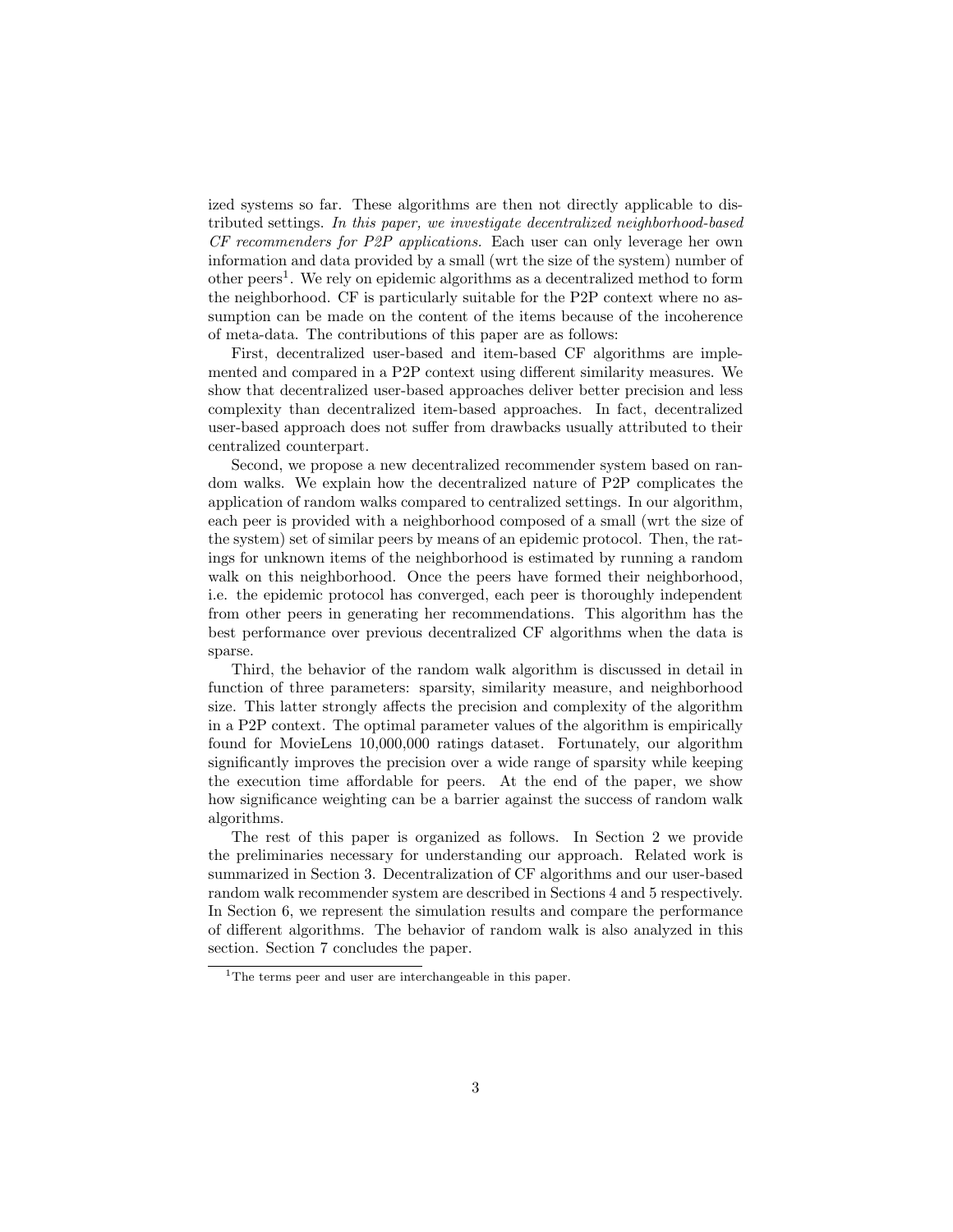#### 2 Preliminaries

Traditionally, recommender systems are modeled by a two-dimensional matrix denoted by R, with rows representing users and columns representing items. Each entry  $r_{ui}$  of R contains the rating of user u for item i. We assume an M user and N item system, that is  $u \in \{1, 2, ..., M\}$  and  $i \in \{1, 2, ..., N\}$ . Each row  $R_{u*}$  is called the rating vector of user u, and each column  $R_{*i}$  the rating vector of item i. The goal of the recommender system is to predict the missing entries of this matrix. In this section, we provide some necessary background on the CF approach. Moreover, epidemic protocols [10] are briefly discussed as the decentralization method we use to form a neighborhood of similar users.

#### 2.1 Collaborative Filtering

User-based CF is presented in [7]. In this approach, a neighborhood of similar users is assigned to each user using some similarity measure. One popular coefficient is *Cosine similarity*. For users  $u$  and  $v$  it is defined as:

$$
cos(u, v) = \frac{\sum_{i \in I_u \cap I_v} r_{ui} r_{vi}}{\sqrt{\sum_{i \in I_u \cap I_v} r_{ui}^2} \sqrt{\sum_{i \in I_u \cap I_v} r_{vi}^2}}
$$

where  $I_u$  and  $I_u$  are the set of items rated by u and v respectively. A disadvantage of Cosine similarity is that it does not take into account the differences in users' rating behaviors. For example in a 5-star rating system, a user may rate from 3 to 5, but another one rates from 1 to 3 to reflect the same opinion on items.

The *Pearson correlation* lifts this drawback by considering the offset of each rating from the user's mean rating. It is defined as:

$$
\rho_{uv} = \frac{\sum_{i \in I_u \cap I_v} (r_{ui} - \overline{r}_u)(r_{vi} - \overline{r}_v)}{\sqrt{\sum_{i \in I_u \cap I_v} (r_{ui} - \overline{r}_u)^2} \sqrt{\sum_{i \in I_u \cap I_v} (r_{vi} - \overline{r}_v)^2}}
$$

where  $\bar{r}_u$  is the mean rating of user u. Pearson correlation considers only the items rated by both users, but does not take into account the number of such items. As a result, one may choose a user in her neighborhood while having very few items in common.

To deal with this shortage, some authors opt for integrating a factor of trust to Pearson correlation known as significance weighting [7]. This is achieved by multiplying the Pearson correlation by a term reflecting the number of common items. In [7], this term is defined as  $min(|I_v \cap I_u|/50,1)$ . Choosing 50 as the minimum number of ratings not to be attenuated is achieved empirically and must be updated with the growth of the dataset and evolution of user ratings. In this paper we use log as the term of significance weighting. Since the steep of logarithmic function decreases constantly, it is more discriminating for smaller numbers of common items. We call this modified Pearson coefficient and define it as:

$$
corr(u, v) = \rho_{uv} \log(|I_v \cap I_u|). \tag{1}
$$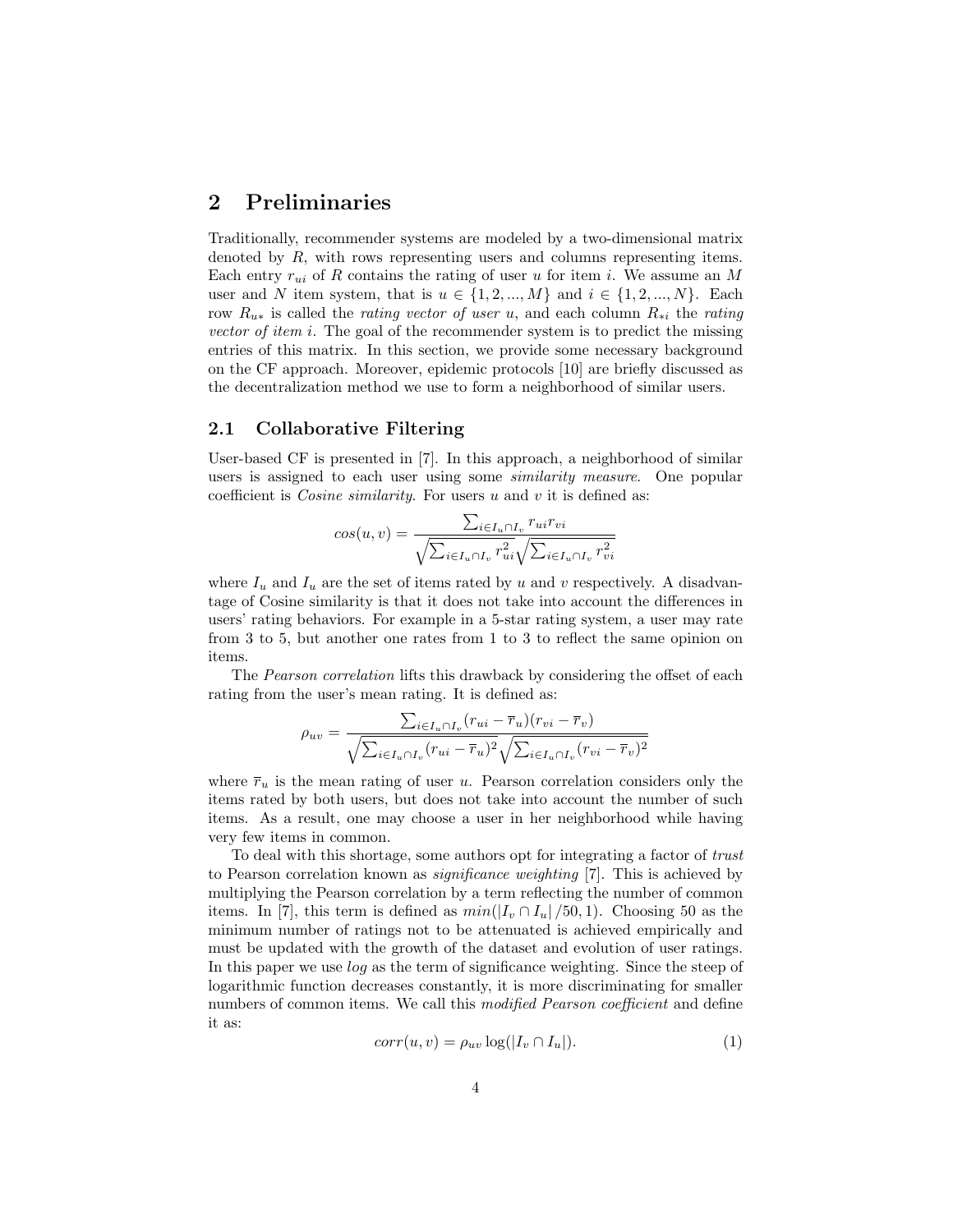Significance weighting has a popularizing disadvantage discussed in Section 6.

Once the neighborhood is formed, the rating estimation phase is accomplished following some prediction rule, usually a weighted sum aggregation function:

$$
\hat{r}_{ui} = \bar{r}_u + \frac{\sum_{v \in N(u,i)} \omega_{uv} (r_{vi} - \bar{r}_v)}{\sum_{v \in N(u,i)} \omega_{uv}}
$$
\n(2)

where  $\hat{r}_{ui}$  is the estimated rating of user u for item i, and  $N(u, i)$  the set of users in the neighborhood of u having rated i. Henceforth, we call  $\omega_{uv}$  the *similarity* weight between users u and v. In this paper, depending on the setting, it can be either of the similarity measures presented in this section, or is the output of the random walk algorithm.

Item-based CF [18] is quite similar to user-based CF. However, the rating vectors of items are used instead of the rating vectors of users to form a neighborhood of similar items for each item. More details and the relevant equations are provided in the technical report [12].

#### 2.2 Epidemic Protocols

In centralized recommender systems, the entire rating matrix  $R$  is known to the central recommender. Consequently, the recommender algorithm can search among all the users to assign a neighborhood to a client. This is not efficiently achievable in a decentralized system. Instead, we use epidemic protocols to create users' neighborhood.

In epidemic protocols (also known as gossip protocols), peers have access to a Random Peer Sampling service (RPS) [10] providing them with a continuously changing random subset of the peers of the network. When a peer joins the network, her view is initialized at random through the RPS. Each peer also maintains a view of the network. This view contains information about the c peers that maximize a clustering function. In this paper, this clustering function reflects how much the peers exhibit a similar rating behavior. It can be either of the similarity measures presented in previous sections depending on the context. In order to converge to the ideal view, each peer runs a clustering protocol [20, 9]. A peer periodically selects a gossip target from her view and exchanges her view information with her. Upon reception of new information, the peer compares the new candidates with her actual view, and a set of random peers suggested by RPS. Then, keeping only the  $c$  most similar entries, she updates her view in order to improve its quality. While the clustering algorithm increases the risks of network partition, the RPS ensures connectivity with high probability. Gossip clustering protocols are known for converging quickly to high quality views. By regularly communicating with the peers in the view, gossip protocols also ensure their liveness and eliminate disconnected nodes. Gossip protocols are fully decentralized, can handle high churn rates, and do not require any specific protocol to recover from massive failures.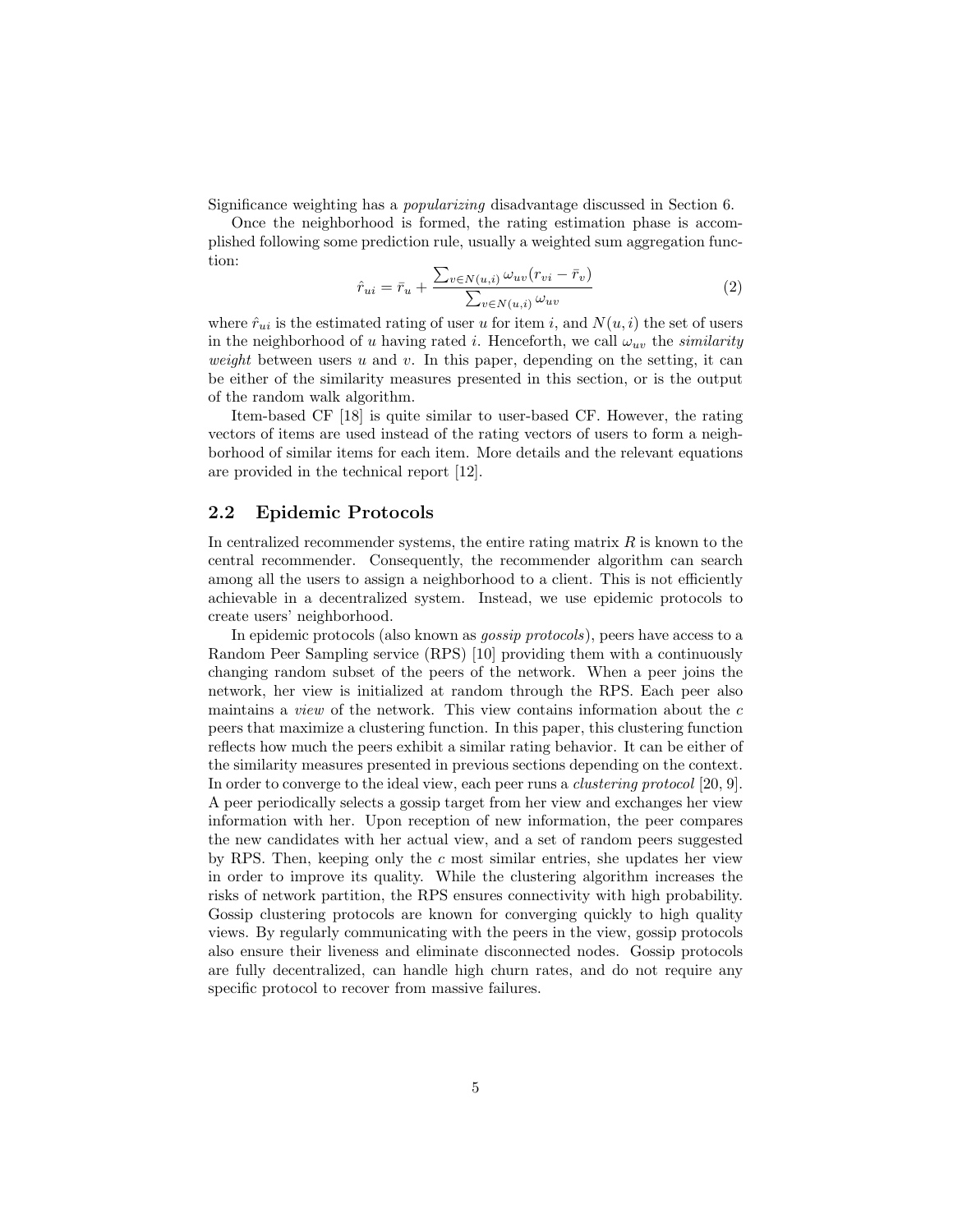## 3 Related Work

In this section, we review the previous work on decentralized recommender systems and suggested solutions to sparsity. The research on decentralized recommender systems has remained modest although the need for them grows rapidly. Notable works on the context are as follows: Tribler [2], a decentralized search engine using BitTorrent protocol, is capable of recognizing the user's taste and give recommendations after a few search queries by the user. Each entry of the binary rating vector is 1 if the user has ever downloaded the corresponding item, and 0 otherwise. Tribler uses epidemic protocols to form the neighborhood, and Cosine function as similarity measure. The significance weighting term is defined as  $min(1, |I_{v}|/40)$ , where v is the corresponding neighbor. A non-normalized score is computed for each item through user-based CF approach, being consequently used to generate an ordered recommendation list.

PocketLens [16] is a decentralized recommender algorithm developed by GroupeLens research group. In [16], different architectures from centralized to fully decentralized are suggested for neighborhood formation. PocketLens uses the Cosine similarity to estimate the neighborhood quality. Once a neighborhood of similar users is formed, an item-based algorithm is applied on the ratings existing in the neighborhood. The Cosine similarity is used as the similarity weight between items, and predictions are made using a normalized weighted sum.

All of these works use classic similarity measures to predict the ratings. The distinctive point of our work is to apply a model to introduce a decentralized model-based CF algorithm.

Several solutions have been suggested to alleviate the problem of sparsity. Some works exploit content information of items or demographic information [11] of user's profiles like age, gender or code area to improve the recommendations when the data is not dense enough. Such information is not easy to collect in P2P applications. Furthermore, providing demographic data endangers the users' privacy. Default rating [17] is another method for dealing with sparsity. This solution slightly improves the precision of the recommendations by assuming some default value for missing ratings. The disadvantage of this method is in creation of dense input data matrix, hugely increasing the complexity of computations. Hence, this is not a proper solution for P2P either, because the computational power of P2P processors is in general much less than central servers.

Hence, a lot of effort has been made to develop models to mine further the existing data in order to detect potential hidden links between items or users. In [8] trust-based and item-based approaches are combined by means of a random walk model. The algorithm is centralized and the trust is explicitly expressed by the users. The information about trust does not exist in the majority of datasets including MovieLens. Authors in [21] suggest a random walk model as a solution to sparsity in a centralized item-based CF approach. Their algorithm is to some extent similar to an item-based version of our random walk algorithm, but does not lend itself well to decentralized environments.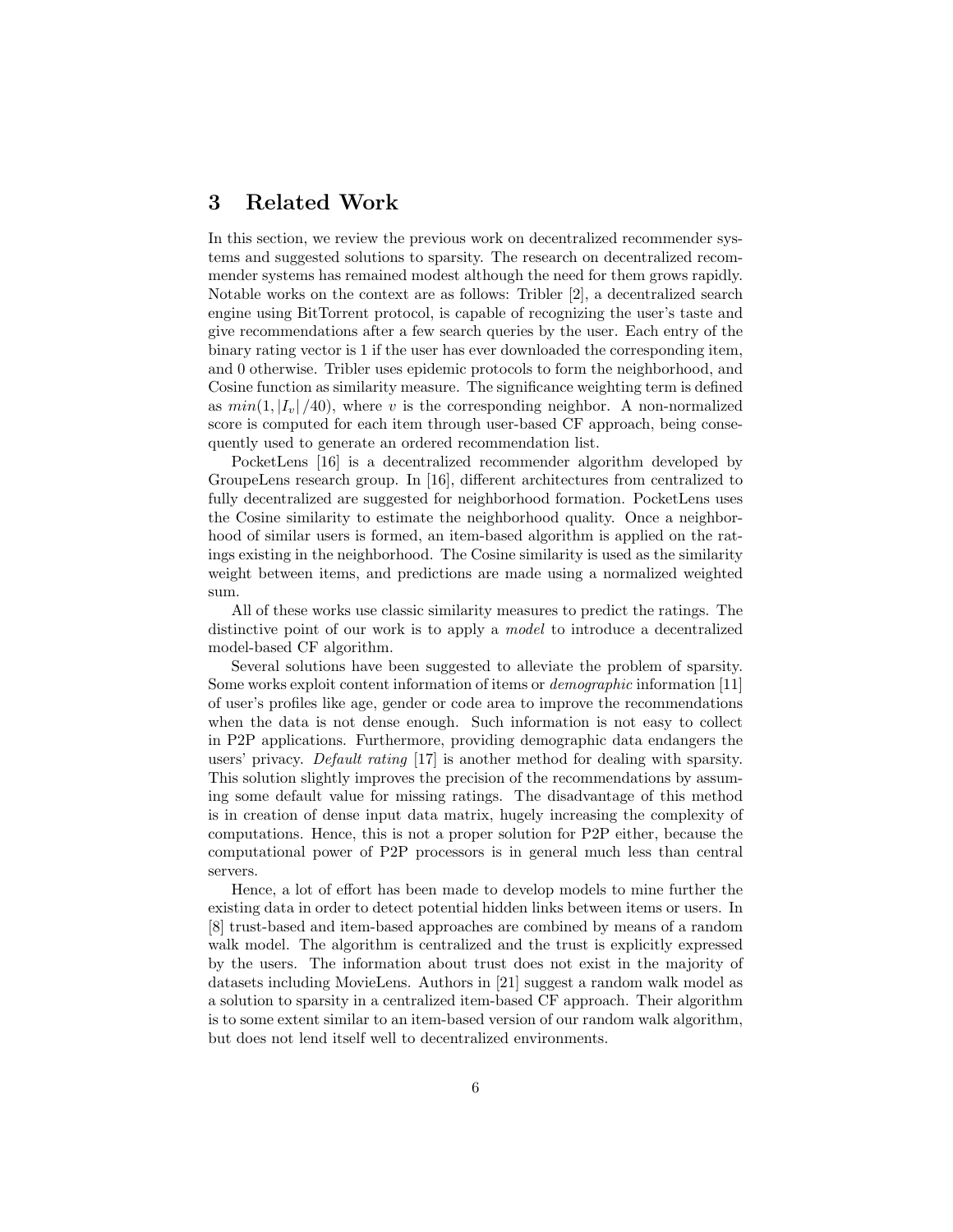## 4 Decentralization of CF Algorithms

The main difficulty in decentralization of the user-based CF algorithm is the neighborhood formation phase. Contrary to the central recommender algorithms, each user of a P2P network can only access the data related to a limited number of other users. It is therefore critical to devise a protocol able to efficiently navigate through the P2P system and gather the most similar peers. Epidemic protocols described in Section 2.2 are very suitable for this task, and converge to a view of the most similar users in only a few cycles. Once the neighborhood is formed, the rating estimation is done locally at each user. While scalability is an issue in centralized user-based recommender systems, decentralized approaches do not suffer from this drawback as each user computes her own recommendations.

The decentralization of the item-based CF algorithm is more of a challenge because the algorithm needs the rating vector of the items to find the similarity between them. This vector can not be known by P2P users as they do not know the ratings of the majority of other peers. Consequently, similar to the user-based approach, each peer should find a neighborhood of similar users as a first step. A partial rating vector is then constructed for each item based on the ratings available in the neighborhood, and the item-based CF algorithm is applied.

The complexity of CF algorithms is mostly due to the similarity computation between users or items. For decentralized user-based algorithms, a similarity vector between the central user and all peers in the neighborhood is calculated. The complexity of each similarity calculation depends on the number of common items between two users, which may go up to a considerable fraction of all items in the system. The complexity of the operation is then  $O(SN)$  for each user, where  $S$  is the neighborhood size, and  $N$  the number of items in the whole P2P system. In decentralized item-based algorithms, the similarity between unknown items of the neighborhood and the items rated by the user is calculated to form a similarity matrix. Provided the neighborhood is big enough, it often contains some users having rated the majority of items. Then, user  $u$  needs to compute  $L(N - L)$  similarities where L equals  $|I_u|$ . The complexity of each similarity calculation is proportional to the size of the item rating vectors , being up to the neighborhood size. Hence, the complexity of the decentralized item-based approach is at most  $O(N^2S)$  for each peer, where the worst case happens when  $L = N/2$ . Therefore, it is seen that the decentralized user-based approach is much less complex than the decentralized item-based approach.

For the above reasons, user-based approaches seem to match better a P2P setting. In Section 6, it is empirically shown that decentralized user-based approaches also have better precision than decentralized item-based schemes.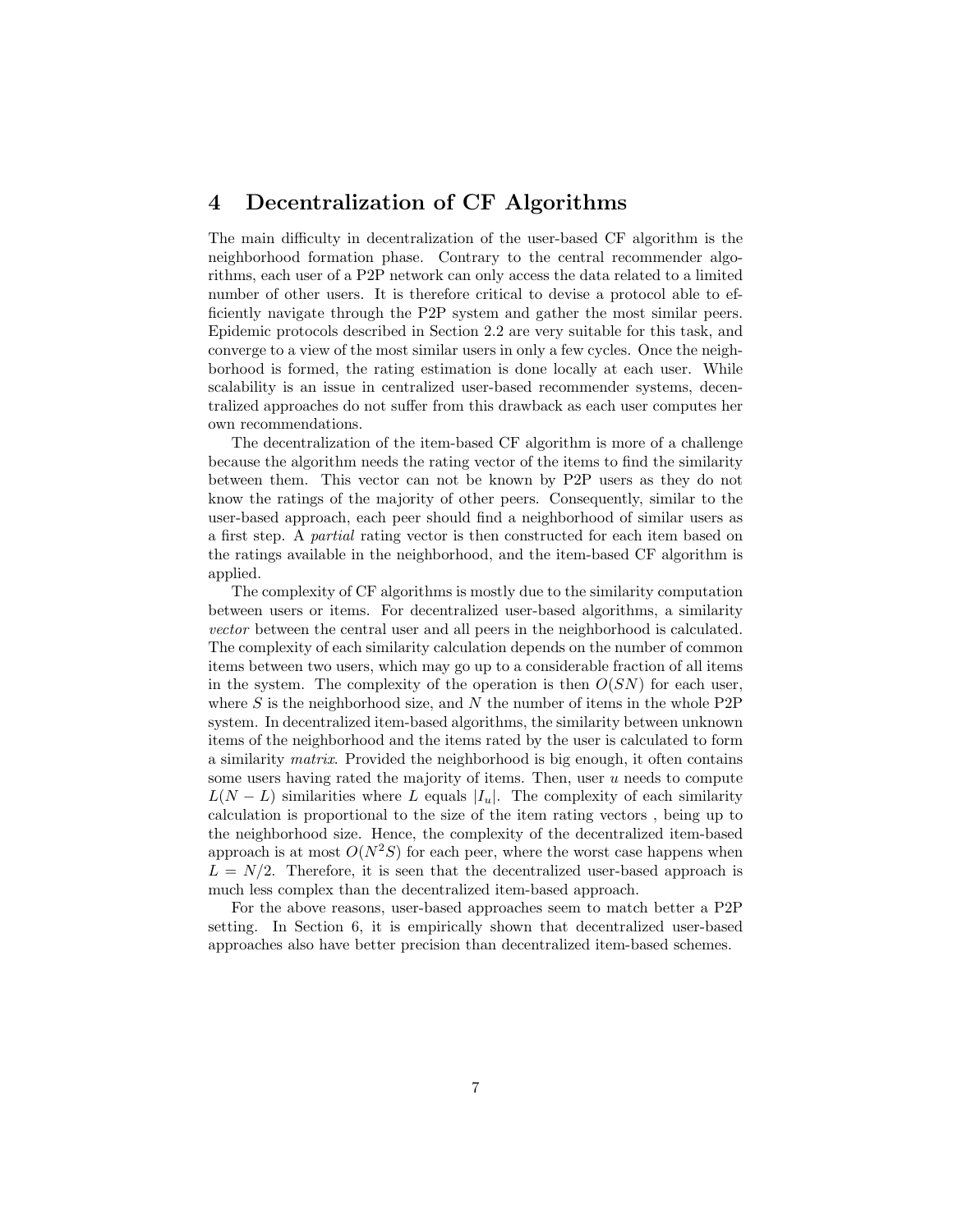## 5 Decentralized Prediction through Random Walk

In CF recommender algorithms, the similarity weight  $(\omega_{uv}$  or  $\omega_{ij})$  is usually the same as similarity measure. In our algorithm, this is computed through random walks. Random walk has been used to design decentralized search engines [19]. In the context of recommender systems, some centralized approaches [21] have used random walks to improve the precision of recommendations. In general, the recommendation problem is modeled by a weighted and directed graph where vertices represent the entity of interest. This entity is items in item-based recommenders or webpages in PageRank algorithm for example. The application of random walks to centralized recommenders is relatively obvious. Since the whole graph topology is known to the central algorithm, this latter can launch random walks from a vertex and output a similarity score for each of the other vertices. In other words, the random walk acts as a clustering mechanism on its own to form the neighborhood. In P2P however, this can not be done because the knowledge of each peer about the P2P network is limited to its neighborhood.

In our decentralized algorithm, each peer first locally executes a neighborhood formation phase through clustering gossip protocols as described in Section 2.2. Once the protocol has converged, each peer holds in its view the rating information of the c closest peers according to the similarity measure used for clustering. Note that only peers that get a strictly positive similarity score are inserted in the view. When all the peers have selected their views, we define the P2P network (or the topology of it) as the network created by the peers connected via edges to the peers in their views.  $c$  is typically small with respect to the size of the network for scalability reasons. Gathering information from only c peers is not enough to achieve good precision and high coverage due to data sparsity. In order to obtain more data at a low network cost, each peer also uses information of the peers in the view of her neighbors. Therefore, we define the neighborhood of each user as the peers directly connected and the peers connected within a distance of two hops in the P2P network. Depending on the clustering function, the size of the neighborhood can be up to  $c^2+c$ . We evaluate the size of the neighborhood on the MovieLens dataset in Section 6.2.

To compute a personalized score prediction for an item, a user a leverages all the scores that users in her neighborhood have assigned to that item. Each contribution is weighted to reflect the similarity between a and the corresponding user. The users in the neighborhood are modeled as Markov Chain graph vertices, and a random walk is applied on this graph. A Markov chain can be represented by a directed graph where vertices are the states of the chain and edges represent the transition probabilities from one state to another. In our case, the states symbolize the users in the neighborhood of a peer, let us say peer a. Since the vertices represent the users of the neighborhood, we call our algorithm user-based random walk algorithm. The neighborhood size will consequently be an important parameter of the algorithm, while in centralized algorithms it is always fixed to the size of the complete graph, i.e. the graph containing all users or items of the system. We will see in Section 6 that increasing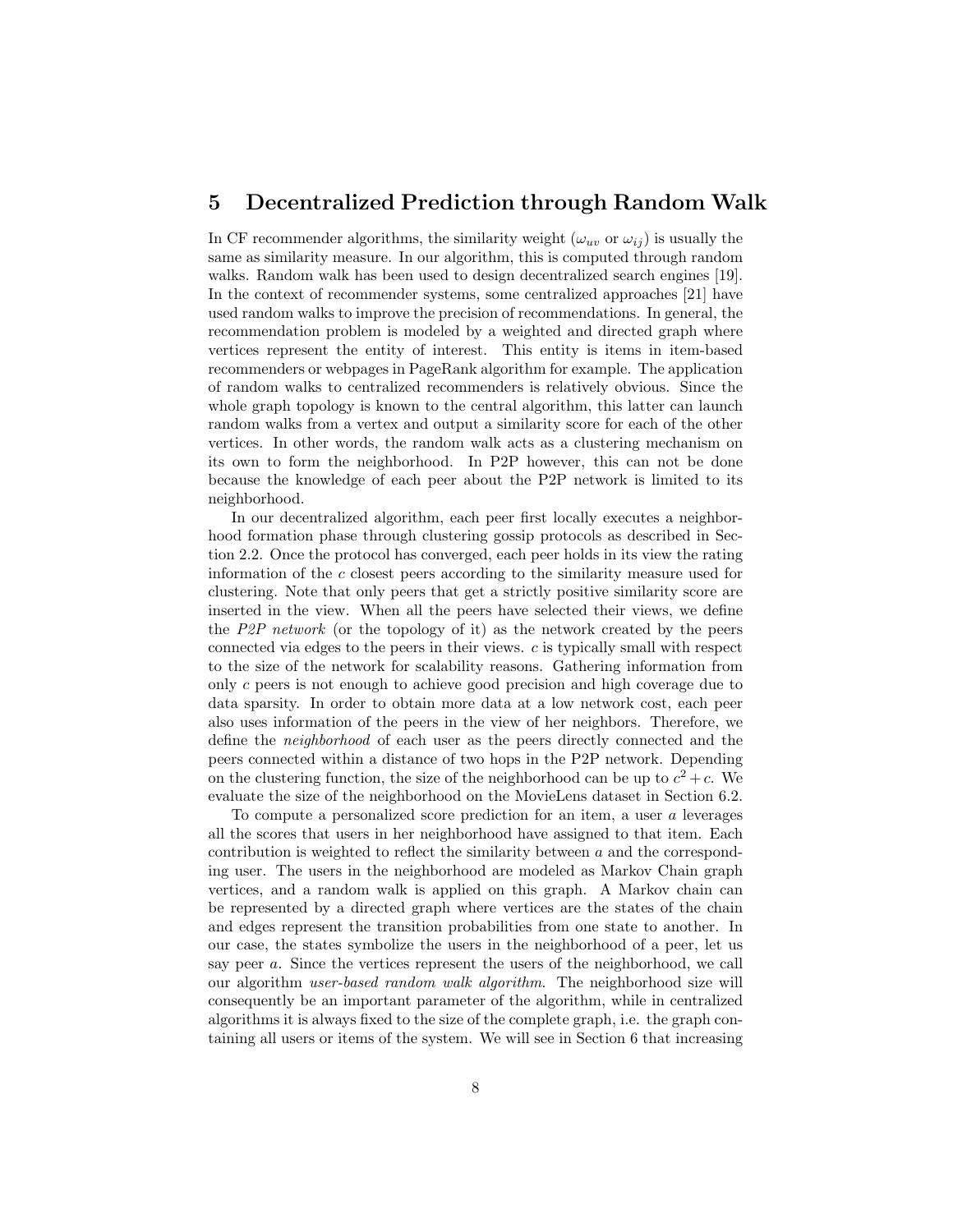the neighborhood size until some threshold raises the precision of recommendations while keeping the execution time in a reasonable level. Intuitively, the benefit of random walks is to consider the whole graph topology when estimating the similarity between users, while classic similarity meaures may only take advantage of the explicit intersection between the rating vectors of each two users.

Let  $P^a$  be the transition probability matrix corresponding to the graph of user a's neighborhood. Each element  $p_{uv}^a$  of  $P^a$  represents the probability that u would ask  $v$  for recommendations. This probability is defined as the normalized similarity of the tail peer to the head. Another parameter  $\beta \in (0,1)$  is also added to the equation to consider the case where each peer jumps randomly to any other peer in the neighborhood during the random walk. Choosing very high values of  $\beta$  leads to assignment of equal transition probability towards all users in the neighborhood regardless of their similarity. It means that the ratings of all users will have the same weight in predictions. The value  $p_{uv}^a$  is computed using the following equation:

$$
p_{uv}^{a} = (1 - \beta) \frac{s_{uv}'}{\sum_{z \in K(a)} s_{uz}'} + \frac{\beta}{m}, \quad s_{uv}' = \begin{cases} s_{uv} & \text{if } s_{uv} \ge 0 \text{ and } u \ne v \\ \gamma_u & \text{if } u = v \\ 0 & otherwise \end{cases}
$$
(3)

 $\overline{ }$ 

 $K(a)$  is the list of all users in the neighborhood of a,  $s_{uv}$  is the similarity between two users u and v. In the experiments presented in Section 6,  $s_{uv}$  is either Pearson correlation or Modified Pearson correlation.  $\gamma_u$  is the self loop parameter, modeling the case where a user answers the recommendation query before forwarding it to other users of the neighborhood. Since each user is logically more confident in her own opinion than that of any other user, we fixed  $\gamma_u$  as twice the similarity measure between u and the most similar user in her view.

The random walk starts from the users directly connected to the active user a, that is, peers having a one hop distance with the active peer in the network. The vector of initial probability distribution over the neighborhood is represented by  $\vec{d}_a$ . Each entry of  $\vec{d}_a$  is defined as:

$$
\vec{d}_a(v) = \frac{s''_{av}}{\sum_{z \in K(a)} s''_{az}}, \quad s''_{av} = \begin{cases} s_{av} & \text{if } v \in \text{clustering view of } a \\ 0 & otherwise. \end{cases}
$$
(4)

Since each user computes her own predictions, we omit the index of a for the sake of simplicity. We use a finite length random walk where each peer decides to continue the walk with probability  $\alpha$ . In Markov chains, the probability of being in a state at step  $k$  depends only on its previous state. Therefore, the probability of being in state  $u$  at step  $k$  is:

$$
Pr(X_k = u) = \alpha \sum_{v=1}^{m} Pr(X_{k-1} = v) p_{vu} = \alpha^k \sum_{v=1}^{m} d(v) P_{vu}^k
$$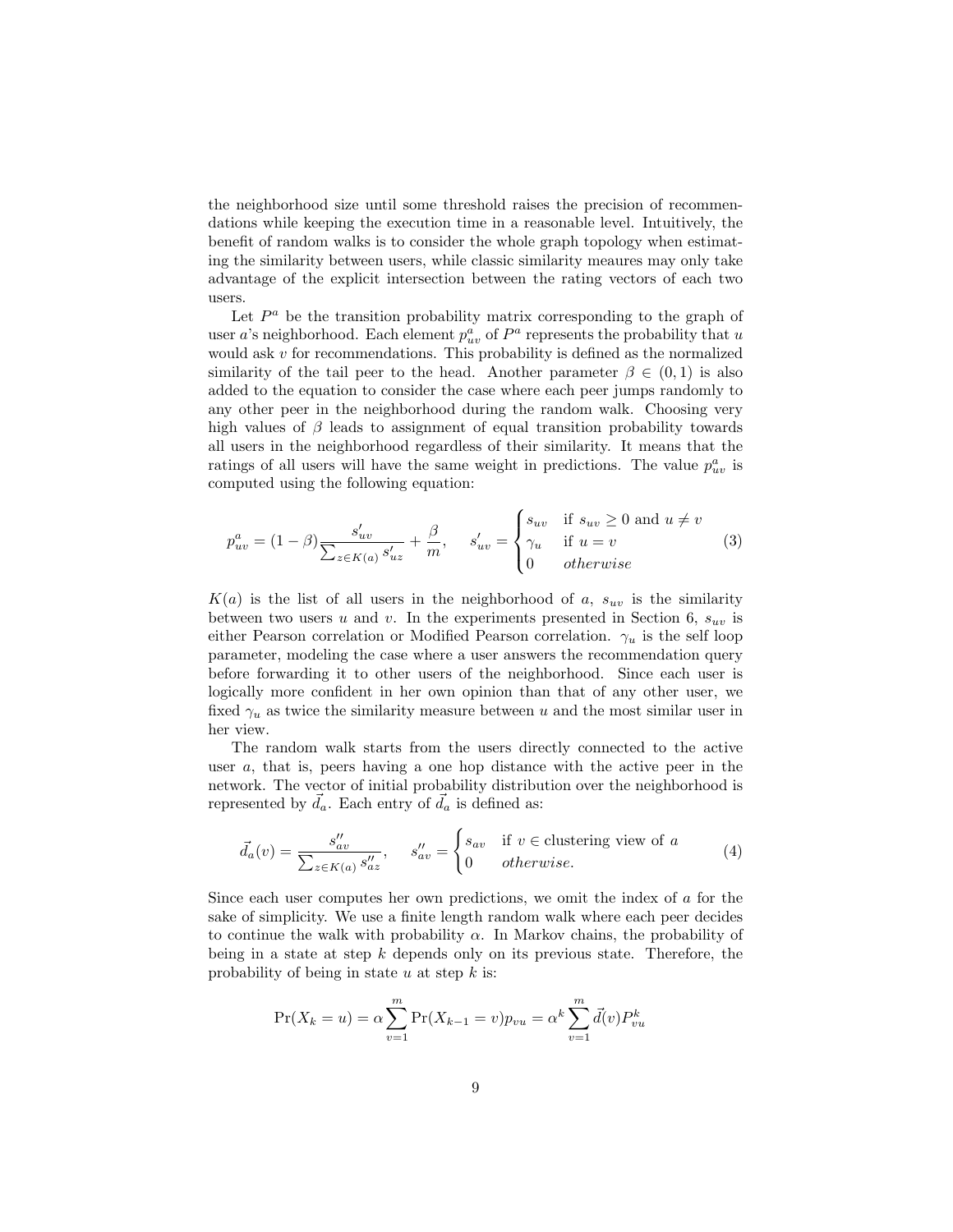where m is the size of the active peer's neighborhood, and  $P^k$  the power k of the transition probability matrix. This is equal to the inner product of the initial distribution vector by column u of the  $P^k$  matrix. The overall probability of being in state  $u$  is then:

$$
\Pr(X = u) = \sum_{k=1}^{\infty} \alpha^k \vec{d} \cdot \vec{P}_{\ast u}^k.
$$

At last, the final probability distribution vector over the neighborhood is:

$$
\hat{R} = \sum_{k=1}^{\infty} \alpha^k \vec{d} P^k = \vec{d} \alpha P (I - \alpha P)^{-1}.
$$
\n(5)

We use Equation (5) to estimate the final distribution vector, and  $\alpha$  is optimized empirically. Note that even in the real implementation of the algorithm, Equation (5) may still be used instead of launching real random walks. Once the final distribution vector is output by the random walk model, its entries are used as similarity weights  $\omega_{uv}$  in Equation (2) in order to generate the recommendations.

The computation of transition similarity matrix and the matrix inversion of Equation (5) are the main sources of complexity of the algorithm. The similarity must be calculated between each two users. The complexity of matrix inversion is  $O(S^3)$ , where S is the neighborhood size. Each similarity computation depends on the number of items in the neighborhood. If the set of items of the neighborhood gets close to the set of items in the whole system, the complexity of both operations becomes  $O(S^2N + S^3)$ . With a correct selection of neighborhood size, the algorithm gives excellent performance with reasonable execution time.

In the same way, we can also imagine applying the same algorithm on the graph of items, then having an item-based random walk algorithm. The complexity of this algorithm will be  $O(N^2S + N^3)$ . Unfortunately, the execution time of item-based random walk algorithm is far from being affordable for the peers in real settings. The lack of efficiency of item-based random walk algorithm pushed us through suggesting the user-based random walk as a better approach for P2P applications. Furthermore, we will see in next section that item-based approaches have in general poor results in P2P systems.

#### 6 Experiments and Results

In this section we compare our algorithm with other decentralized CF algorithms. Besides, the behavior of the random walk is analyzed.

#### 6.1 Evaluation Methodology and Results

In P2P systems the users do not report any feedback to a central server. As a result, no trace of real P2P data is available. In our experiments we use the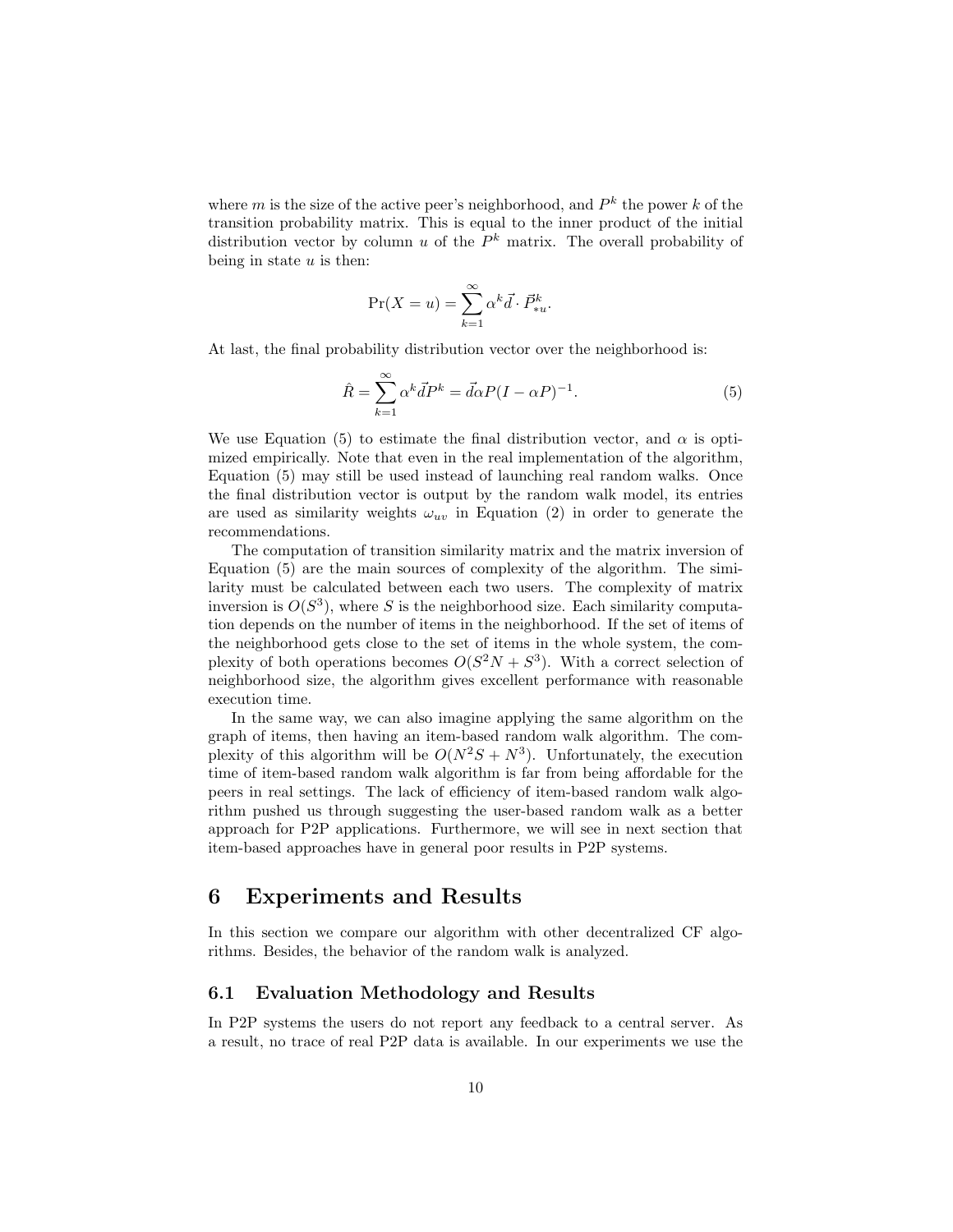MovieLens 10,000,000 ratings dataset [1]. It consists of 10, 000, 054 ratings on 10, 681 movies, rated by 71, 567 real users of the MovieLens website, where each user has rated at least 20 movies. A 5-star scale is used to ask for ratings. To the best of our knowledge, this is the second biggest dataset available after the Netflix dataset for research on recommender systems.

Since MovieLens is a central database, we adopt the following strategy to adjust it for our P2P experiments: For each user in the database, a peer object is instanced. This peer is attributed with the profile of the corresponding user in the database. This profile contains the list of films and corresponding ratings of the user. Consequently, each peer can access directly only her own ratings, and needs to rely on the epidemic protocol described in Section 2.2 to find and retrieve the profiles of similar peers. This strategy enables us to simulate a P2P network of MovieLens users, as if each of them had registered her ratings on her own computer instead of reporting them to the website.

We evaluate different recommender algorithms by cross validation. Namely, each MovieLens user profile is split into 20 regular random slices. 20 comes from the minimum number of ratings per user in the MovieLens dataset. Consequently, each profile slice contains at least one rating. A number of slices form the training profile input to the algorithm as the learning data. The predictions are made on the test profile composed of the remaining slices. Different levels of sparsity are modeled by changing the proportion of the test and training profiles.

We use Root Mean Squared Error (RMSE) to measure the precision of the recommendations. For user u it is defined as  $\sqrt{\left(\sum_{r_{ui}\in I_{T_u}}(\hat{r}_{ui}-r_{ui})^2\right)/\left|\mathbf{I}_{\mathrm{T_u}}\right|}$ , where  $|I_{T_u}|$  is the size of the test profile of u. Each peer computes its own RMSE, and the total RMSE of the system is defined as the mean of RMSEs.

Coverage is another important measure of usefulness for recommender systems. It shows the proportion of items for which the algorithm can predict a rating. Since the total number of items of a P2P network is not known to the users, we define the coverage for user u as  $\left(\frac{\hat{I}_{T_u}}{\hat{I}_{T_u}}\right)/\left|I_{T_u}\right|$ , where  $\hat{I}_{T_u}$  is the set of predictable items in the test profile of u. The total coverage of the system is then defined as the mean coverage of all peers.

| P-RW            | decentralized user-based random walk algorithm described in Section 5                       |
|-----------------|---------------------------------------------------------------------------------------------|
| MPU             | decentralized version of the user-based algorithm in [7] with Modified Pearson correlation  |
| $P-II$          | decentralized version of the user-based algorithm in [7] with Pearson correlation           |
| Tribler[2]      | decentralized user-based approach with Cosine similarity and significance weighting         |
| PocketLens [16] | decentralized item-based approach using Cosine similarity                                   |
| $MP-I$          | decentralized version of the item-based algorithm in [18] with Modified Pearson correlation |
| P-L             | decentralized version of the item-based algorithm in [18] with Pearson correlation          |

Table 1: Short description of decentralized CF algorithms with their abbreviations

The simulations are run for three view sizes: 10, 20 and 30. All results were obtained after 30 cycles of gossip, and the epidemic protocol had converged.  $\beta$ was fixed to 0.15 in the random walk algorithm.  $\alpha$  was optimized by trying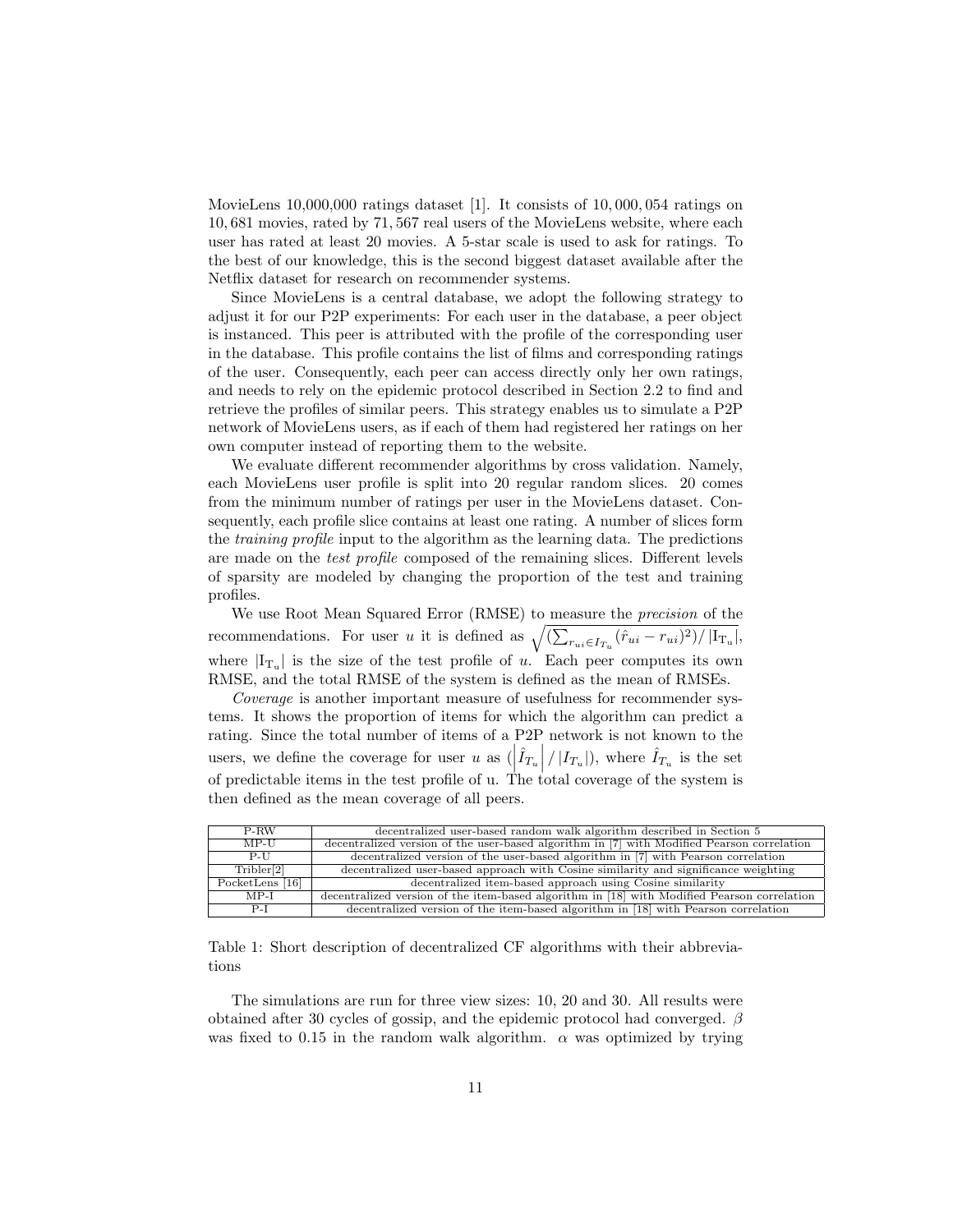values in  $(0, 1)$  with a step of 0.1 in different levels of sparsity. In general, we observe that the optimal length of the random walk increases (larger  $\alpha$ ) as the data becomes sparser. Even though the similarity between users is most often transitive, it happens in few cases that users in a two hop distance have negative similarity. We do not take such users into account when making predictions in user-based approaches, although they exist in the neighborhood. This problem never happens in the random walk algorithm because the similarity weights generated by the algorithm are non-negative probabilities. In the same way, only items with positive similarity are used for prediction in item-based methods.

We compare our algorithm with 6 decentralized recommender algorithms. The description of these algorithms and corresponding abbreviations are listed in Table 1. The best results, obtained with a view size of 30, is reported in Tables 2 and 3. The results for view sizes of 10 and 20 is found in the technical report [12]. The item scores computed by Tribler are not scaled. Hence, we generated a score for each item using Equation (2) to be able to compare it with other algorithms. In P-I and MP-I, both neighborhood formation and item-based prediction are done using the same type of similarity measure, and the predictions are made using the item-based version of Equation (2).

As seen in Table 2, P-RW algorithm outperforms all other decentralized algorithms when the sparsity is less than 70%. P-U and MP-U approaches significantly outperform all item-based approaches. Tribler shows the poorest performance among user-based approaches, but still improves over item-based approaches when sparsity is more than  $5\%$  and less than  $25\%$ . This shows that Pearson correlation is a better choice than Cosine similarity in user-based approaches. PocketLens shows the best performance among item-based approaches. Therefore, Cosine similarity seems to perform better in item-based approaches. Moreover, comparing MP-U and MP-I with P-U and P-I proves that significance weighting is efficient for both item-based and user-based approaches. As a general term, we can state that provided the right similarity measure is used, user-based approach is preferable to item-based approach in P2P recommenders. All methods have good coverage when the training profile is more than 5%. However, the coverage of the methods using significance weighting, that is MP-U, MP-I and Tribler, is slightly better than others. P-RW improves the coverage over P-U although they use the same neighborhood. This is because P-RW can also use the ratings of users with negative direct similarity.

In most recommender systems, the predicted scores are used to propose a recommendation list of top-N items to the user. The quality of this list strongly depends on the RMSE of the system. The achievable RMSE lies in a very restricted range in available datasets, but it is proven that only slight improvement in RMSE yields much more satisfactory recommendation lists [13]. Hence, the improvement of our algorithm over the best of previous algorithms is absolutely valuable specifically because we are very close to the limit of achievable RMSE.

The precision and coverage of all approaches increase with the size of the neighborhood. This is due to the fact that algorithms rely on more users for making predictions. We observed in simulations that increasing the view size over 30 does not yield any significant improvement. Note there is no advantage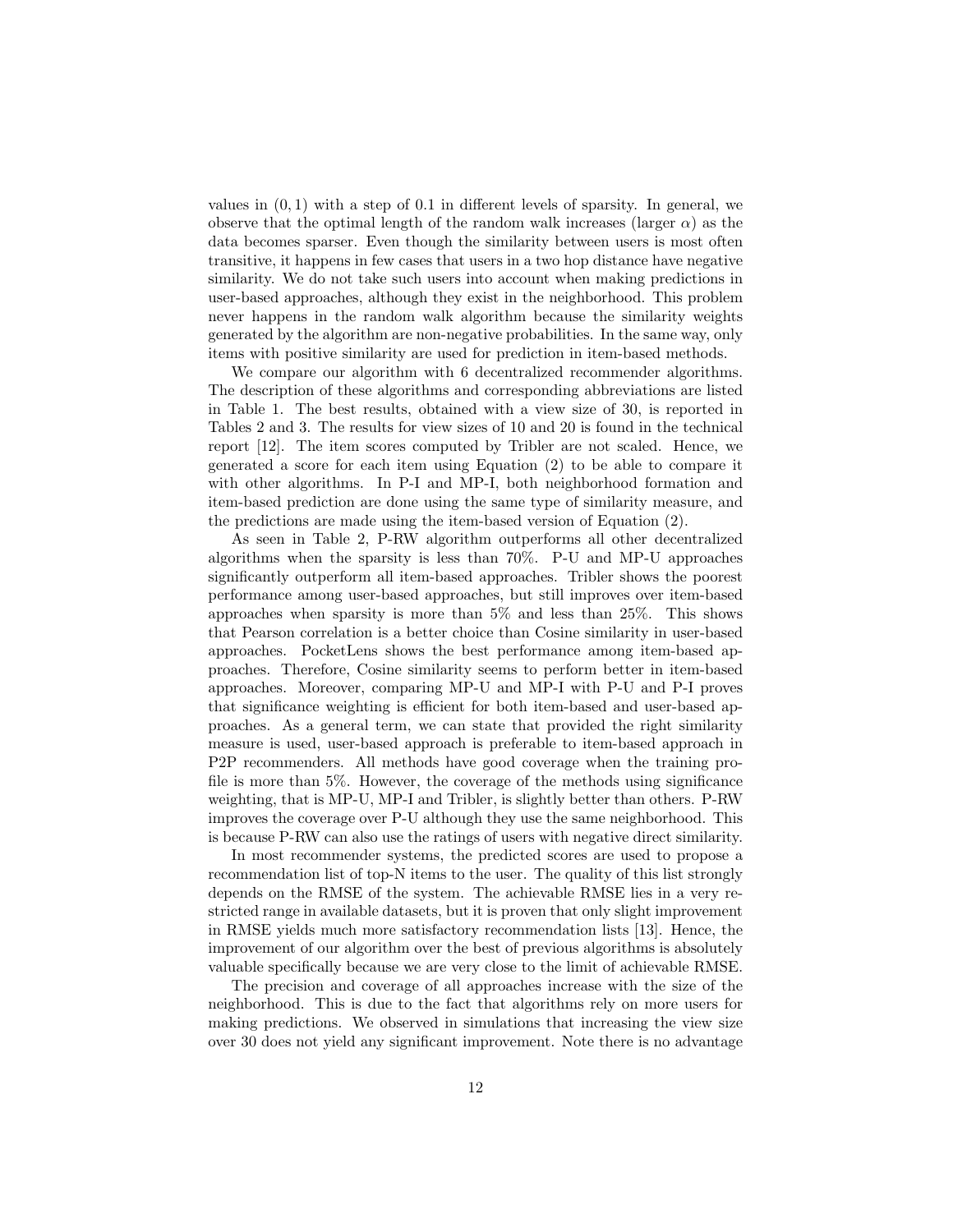| Training Profile | 5%     | $10\%$   | $15\%$ | 20%    | 25%    | 30%    | 40%    | 50%    | 70%    | $90\%$ |
|------------------|--------|----------|--------|--------|--------|--------|--------|--------|--------|--------|
| P-RW             | 1.0719 | 1.0147   | 0.9869 | 0.9693 | 0.9575 | 0.9513 | 0.9423 | 0.9327 | 0.9196 | 0.8842 |
| $MP-U$           | 1.1164 | 1.0481   | 0.0081 | 0.9841 | 0.9717 | 0.9662 | 0.9522 | 0.9408 | 0.9168 | 0.8752 |
| P-U              | .1288  | .0594    | .0220  | 0.9980 | 0.9812 | 0.9725 | 0.9594 | 0.9477 | 0.9294 | 0.8903 |
| Tribler          | 2301   | .0946    | .0439  | .0234  | L.0166 | 1.0119 | 1.0050 | 0.9988 | 0.9892 | 0.9489 |
| PocketLens       | 1.2036 | 1.1110   | .0595  | .0296  | 1.0119 | 0.9998 | 0.9833 | 0.9721 | 0.9553 | 0.9174 |
| $MP-I$           | 2218   | . . 1410 | 0867   | .0493  | L.0211 | 1.0011 | 0.9732 | 0.9559 | 0.9338 | 0.8985 |
| $P-I$            | .2508  | 1601     | 1.0984 | .0524  | 1.0255 | .0062  | 0.9805 | 0.9656 | 0.9441 | 0.9038 |

Table 2: RMSE in different levels of sparsity, view  $= 30$ 

| Training Profile | 5%     | 10%        | $15\%$ | 20%    | $25\%$     | $30\%$ | 40%    | 50%    | 70%    | $90\%$ |
|------------------|--------|------------|--------|--------|------------|--------|--------|--------|--------|--------|
| $P-RW$           | 0.8429 | 0.9272     | 0.9370 | 0.9487 | 0.9492     | 0.9506 | 0.9560 | 0.9540 | 0.9511 | 0.9474 |
| $MP-U$           | 0.8324 | 0.9642     | 0.9854 | 0.9917 | 0.9943     | 0.9956 | 0.9969 | 0.9979 | 0.9983 | 0.9986 |
| $P-I$            | 0.6971 | 0.8657     | 0.892  | 0.9220 | 0.9264     | 0.9316 | 0.9415 | 0.9407 | 0.9394 | 0.9364 |
| Tribler          | 0.7469 | 0.9669     | 0.9881 | 0.9933 | 0.9952     | 0.9966 | 0.9978 | 0.9984 | 0.9990 | 0.9993 |
| PocketLens       | 0.7435 | 0.9023     | 0.9337 | 0.9453 | ${0.9515}$ | 0.9549 | 0.9583 | 0.9598 | 0.9582 | 0.9558 |
| $MP-I$           | 0.8265 | ${0.9612}$ | 0.9853 | 0.9924 | ${0.9951}$ | 0.9963 | 0.9974 | 0.9979 | 0.9985 | 0.9989 |
| P-I              | 0.6872 | 0.8844     | 0.9192 | 0.9406 | 0.9434     | 0.9470 | 0.9543 | 0.9521 | 0.9488 | 0.9458 |

Table 3: Coverage in different levels of sparsity, view  $= 30$ 

in choosing very large views. Not only does it exponentially increase the execution time, but also renders the recommendations less personalized. A view size about 30, allows for good precision and coverage while keeping the computation time quite affordable. This value may be different for datasets other than MovieLens.

#### 6.2 Analysis of the Behavior of Random Walk

In this section we discover further the behavior of random walk in function of sparsity, neighborhood size and similarity measure.

Random Walk vs. Sparsity Random walk works well when the data is so sparse that classic similarity measures fail to detect meaningful relation between users. By increasing the training set proportion, classic similarity measures deliver better performance than the random walk algorithm. For the view size of 30, P-RW gives the best results until when the training set proportion is below 70%. However, when the training set proportion goes beyond 70%, the direct similarities become more reliable than random walk similarities.

Random Walk vs. Neighborhood Size The precision of the three approaches with the best precision is plot in Figure 1. Before the training profile arrives at a threshold, P-RW delivers the best precision outperforming the MP-U algorithm as the second best approach. This threshold increases rapidly with incrementing the size of the neighborhood. It is 15% for a view size of 10, and goes up to 40% for a view size of 20. The threshold reaches 70% for the view size of 30, suggested as the best view size by our experiments. Furthermore, the amount of improvement of P-RW over other approaches increases with the neighborhood size. In fact, random walk reevaluates the similarity weight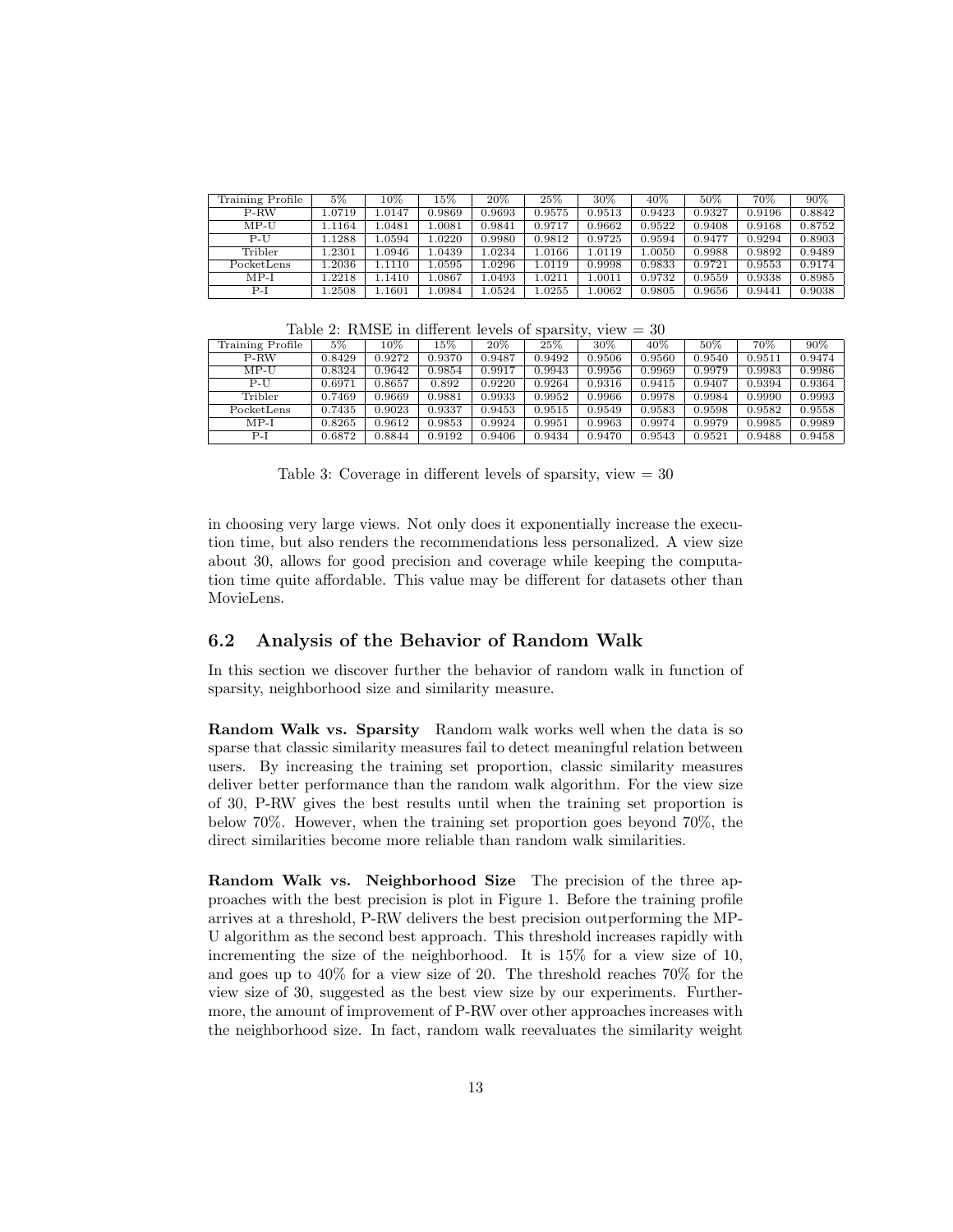

 0 10 20 30 40 50 60 70 80 90  $\overline{40}$  50<br> $\overline{50}$   $\frac{50}{2}$  $(a)$  view size = 30 0 10 20 30 40 50 60 70 80 90 Training profile (%) (b) view size  $= 30$ 

 $0 20 +$ 

 $450 -$ 500

Figure 2: MP-neighborhood vs. P-neighborhood

between users by mining longer paths in the neighborhood to find implicit transitive similarities. However, classic similarity measures can only capture direct similarity. The chance of detecting the transitive similarities is naturally higher for larger neighborhoods. It is why P-RW outperforms MP-U, but P-U has poorer precision than the latter, while both P-U and P-RW use the same type of neighborhood.

Random Walk vs. Similarity Measure To see how significance weighting of the similarity measure can influence the quality of the neighborhood, we compared the average neighborhood size and the average number of ratings per prediction for two types of neighborhood formed either through Pearson correlation or Modified Pearson correlation (see Figure 2). It is seen that MPneighborhood has more ratings per prediction than P-neighborhood while its size is smaller. It means that Modified Pearson correlation prefers over-active users having rated a large number of items. Note P-RW has better precision than MP-U although it uses less ratings, showing that P-RW learns faster than MP-U. With increasing the training profile, the P-neighborhood approaches its maximum size (about 900) very soon. Unlike P-neighborhood, the size of MP-neighborhood decreases continuously when the training profile goes beyond 15%. This indicates that the P2P network becomes more clustered because the views of directly-connected peers contain many common neighbors. In fact, since over-active users have more ratings in each profile slice the significance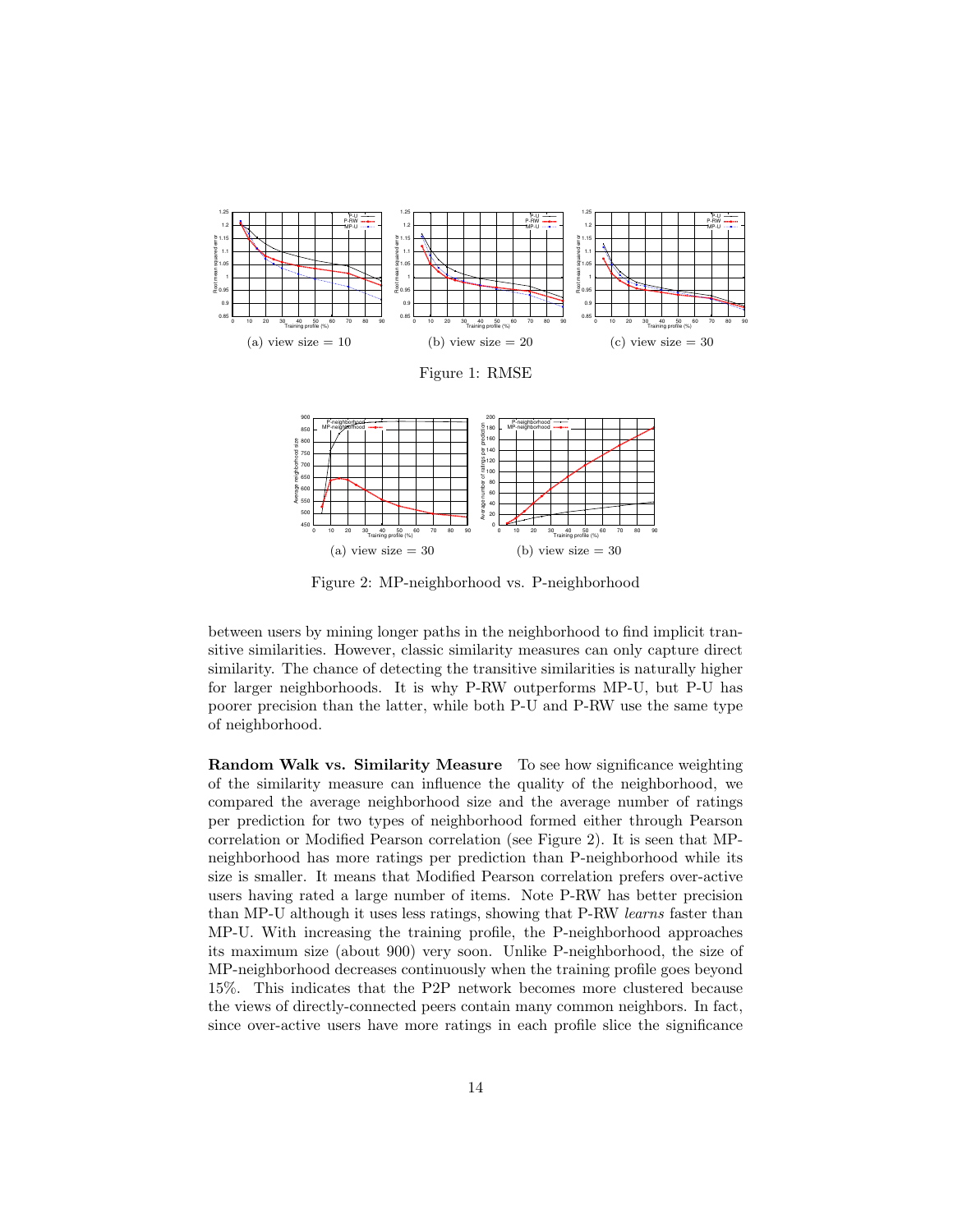

Figure 3: Error v/s proportion of data set used

weighting term grows faster for them with incrementing the training profile. Consequently, their chance being put in the neighborhood becomes more than moderate users, and their indegree increases quickly. We call it the popularizing effect of significance weighting.

Although the popularizing effect leads to better coverage, it prevents the random walk algorithm from working in two ways: first, it decreases the ability of the algorithm in similarity estimation by decreasing the neighborhood size and omitting users with few ratings but implicit similarity to the central user. Second, over-active users act as a *sink* in the Markov Chain model during the random walk. Then, their state probability at the end of the random walk is higher than other peers. In other words, random walk intensifies the influence of over-active users in predictions with respect to the users with less ratings. This significantly decreases the quality of random walk predictions in the MPneighborhood. The size of MP-neighborhood has a peak when the training profile is 15%. This shows that the sinking behavior of significance weighting starts at this point. For smaller training profiles, the P2P network is not still well clustered, and peers continue to add new users to their views.

To investigate the performance of random walk on an MP-neighborhood, we implemented two new variants of our algorithm. The first variant is MP-RW. Being quite similar to P-RW, it uses Modified Pearson correlation instead of Pearson correlation for neighborhood formation and also as user similarity weight  $s_{uv}$  in Markov chain model (see Equations (3) and (4)). The second one is MPP-RW where the neighborhood is formed through Modified Pearson correlation, while user similarity weight in Markov Chain model is assigned using Pearson correlation. The results are plot in Figure 3. The exact RMSE values can be found in the technical report [12].

When the training profile is more than 15%, MP-RW starts to show poorer results than P-RW. Its performance is even worse than MP-U when the training set is more than 20%. The reason hides behind the popularizing effect of significance weighting. The slightly better precision of MPP-RW than MP-RW is due to the fact that the transition probability of the edges pointing towards over-active users decreases when significance weighting is not used for user similarity assignment. Hence, the sink role of such users is partly alleviated. It is also observed that MPP-RW can outperform P-RW when the training profile is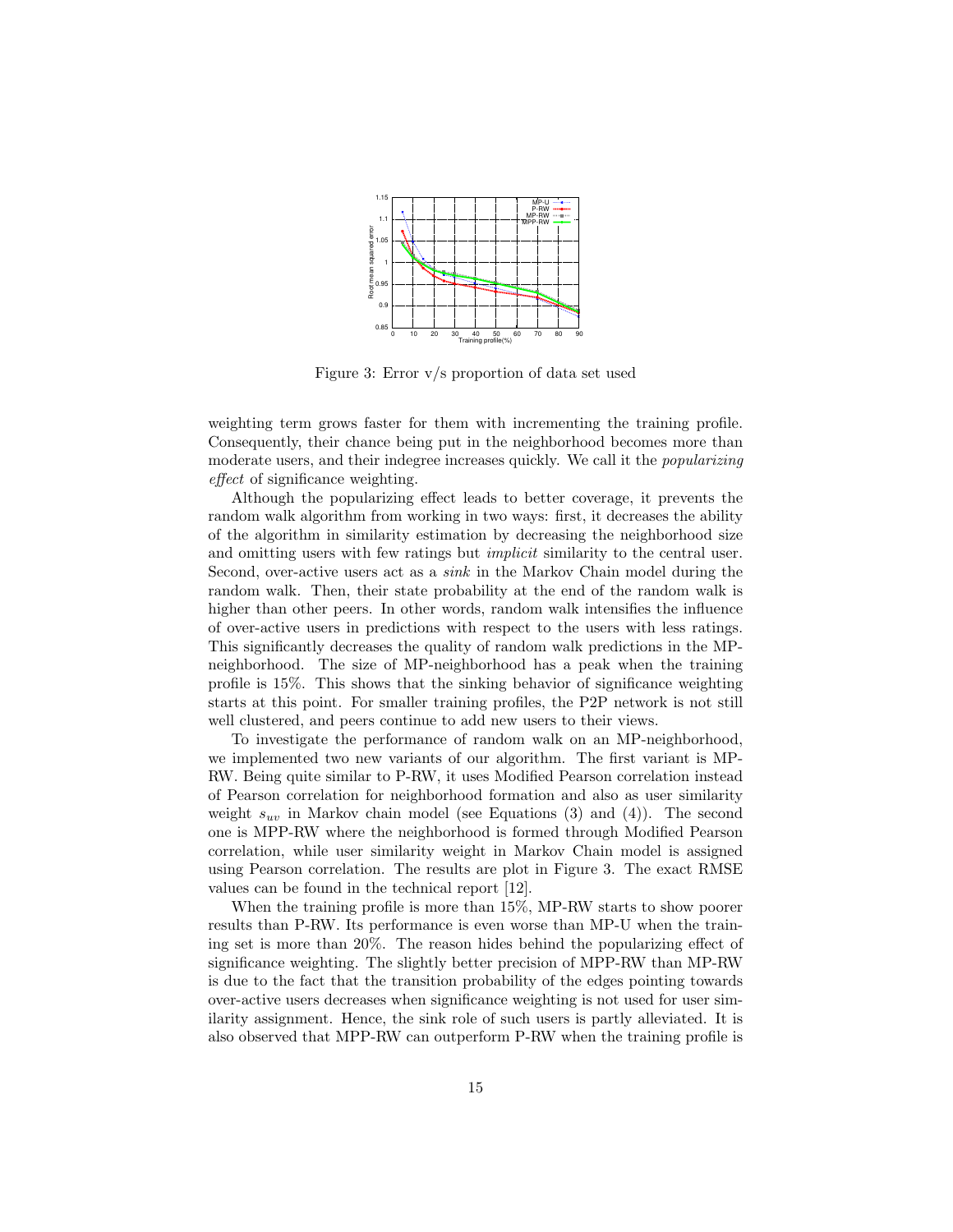extremely sparse (below 15%). This is due to the fact that the sinking behavior of Modified Pearson correlation is not still severe in this range.

## 7 Conclusion

In this paper, we propose a user-based random walk algorithm to enhance the precision of previous decentralized CF recommender systems. We use epidemic protocols to assign each user with a neighborhood of similar peers. Each user locally runs the random walk algorithm on her neighborhood, and computes her recommendations. The algorithm is fully decentralized, and users are totally independent from each other in computing their own recommendations.

We implemented decentralized CF recommenders using different similarity measures and compared them with our algorithm. Our algorithm had the best precision over a wide range of sparsity. Decentralized user-based algorithms showed better precision and less complexity than their item-based counterparts. Moreover, Cosine similarity performed better in decentralized item-based algorithms, while Pearson correlation worked better for decentralized user-based algorithms.

Simulating a P2P network using the MovieLens 10,000,000 ratings dataset, we empirically showed how sparsity, neighborhood size, and similarity measure are determining parameters of the random walk algorithm. This algorithm delivers better precision when the data gets sparser. It works better for larger neighborhood sizes. The view size of 30 was given as a good trade-off between precision and execution time for MovieLens dataset. In the end, the behavior of the random walk was studied for two types of neighborhood formed either through Pearson correlation or Modified Pearson correlation. We showed how popularizing effect related to significance weighting term of Modified Pearson correlation is a barrier against the performance of random walk.

Acknowledgements We are very grateful to GroupLens research group for providing MovieLens datasets.

#### References

- [1] MovieLens Datasets, 2010. http://www.grouplens.org/node/73# attachments.
- [2] Tribler, 2010. http://www.tribler.org.
- [3] Y. Azar, A. Fiat, A. R. Karlin, F. Mcsherry, and J. Saia. Spectral analysis of data. In ACM symposium on Theory of computing, pages  $619 - 626$ , 2001.
- [4] G. Biau, B. Cadre, and L. Rouviere. A stochastic model for collaborative recommendation. The Annals of Statistics, 2009.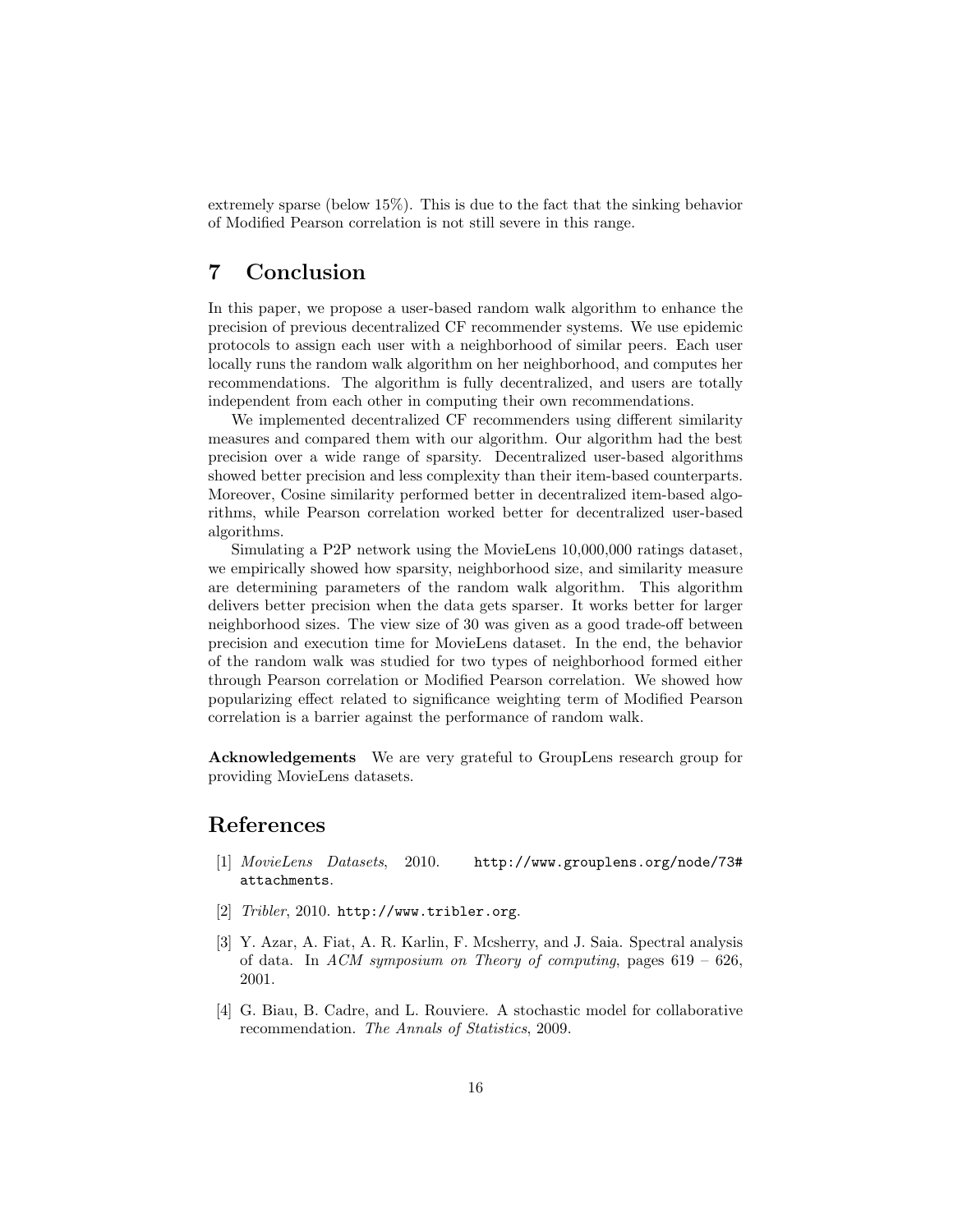- [5] J. Canny and S. Sorkin. Practical large-scale distributed key generation. In Advances in Cryptology, pages 138–152, 2004.
- [6] M. Deshpande and G. Karypis. Item-based top-n recommendation algorithms. ACM Trans. Inf. Syst., 22(1):143–177, 2004.
- [7] J. L. Herlocker, J. A. Konstan, A. Borchers, and J. Riedl. An algorithmic framework for performing collaborative filtering. In ACM SIGIR, pages 230–237, 1999.
- [8] M. Jamali and M. Ester. Trustwalker: a random walk model for combining trust-based and item-based recommendation. In ACM SIGKDD, pages 397–406, 2009.
- [9] M. Jelasity, A. Montresor, and O. Babaoglu. T-man: Gossip-based fast overlay topology construction. IJCNC, 2009.
- [10] M. Jelasity, S. Voulgaris, R. Guerraoui, A.-M. Kermarrec, and M. van Steen. Gossip-based peer sampling. ACM Trans. Comput. Syst., 25(3):8, 2007.
- [11] M. J.Pazzani. A framework for collaborative, content-based and demographic filtering. In Artificial Intelligence Review, pages 393–408, 1999.
- [12] A.-M. Kermarrec, V. Leroy, A. Moin, and C. Thraves. Addressing sparsity in decentralized recommender systems through random walks. Technical report, INRIA, 2010.
- [13] Y. Koren. Factorization meets the neighborhood: a multifaceted collaborative filtering model. In Proc. of the 14th ACM SIGKDD, pages 426–434, 2008.
- [14] R. Kumar, P. Raghavan, S. Rajagopalan, and A. Tomkins. Recommendation systems: A probabilistic analysis. In Proc. IEEE Symp. on Foundations of Computer Science, 1998.
- [15] G. Linden, B. Smith, and J. York. Amazon.com recommendations: itemto-item collaborative filtering. In Internet Computing, IEEE, pages 76–80, 2003.
- [16] B. N. Miller, J. A. Konstan, and J. Riedl. Pocketlens: Toward a personal recommender system. ACM Trans. Inf. Syst., 22(3):437–476, 2004.
- [17] J. S. Breeze, D. Heckerman, and C. Kadie. Empirical analysis of predictive algorithms for collaborative filtering. In Uncertainty in Artificial Intelligence, 1998.
- [18] B. Sarwar, G. Karypis, J. Konstan, and J. Reidl. Item-based collaborative filtering recommendation algorithms. In World Wide Web, pages 285–295, 2001.